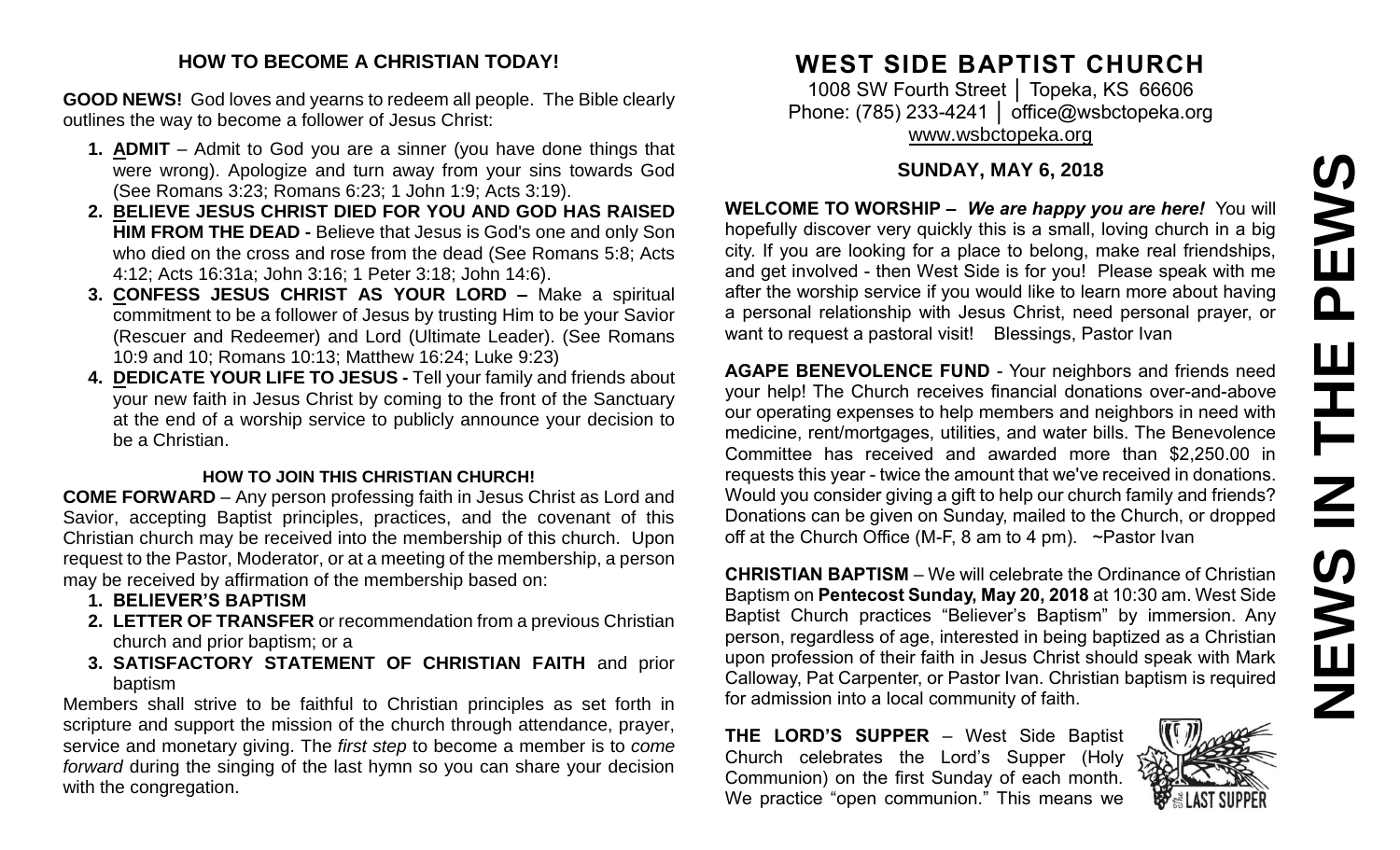recognize the Table of the Lord does not belong to any church but solely to Jesus Christ. Therefore, any baptized Christian is welcome to receive the bread and the cup in this Christian church.



**BREAKFAST ON SUNDAYS** – Sign-up if you plan to attend the free breakfasts on Sunday mornings in the Fellowship Hall starting at 8:30 am. All ages are NOW BEING SERVED Welcome to eat for free.

**BIBLE STUDY –** Come for the free one-hour small group study of the biblical book **"ACTS OF THE APOSTLES" on Wednesdays at 10:30 am in Holmer Hall**. The Bible study is taught start-to-finish ("lectio continua"), no previous experience necessary. Bible studies are free and open to the public.

**BOILER REPAIRS –** The Church voted unanimously during the Quarterly Business Meeting on April 29 to accept the \$43,000.00 bid from McElroy's Mechanical Contractors to repair the boilers this summer. The Church will receive donations and pledges for "BOILERS" for these unexpected



repairs. See Harry Carpenters for details about the boilers. Talk with Nancy Lindberg, Church Treasurer, about donations and/or a pledge.

**CHURCH CAMP -** Seven potential campers have worked over the last three months to earn scholarship dollars to help them go to church camp this summer. Sage Poe, Jessa Greuter, and Macy Greuter are planning to attend Quest at Green Lake. Nathen Poe, Aaron Poe, David Greuter, and Ricky Reyes are planning to attend a summer camp sponsored by ABCCR. We want to thank Pat Carreno, Fran Hunter, Nancy Cottril, Nancy Lindberg,

Colleen Smith, Brice Smith, Jim Goodnow, Mark Calloway and Pastor Ivan. These adults helped them set goals and achieve their activity points. Thanks also to the congregation for your generosity and interest in our camping program. ~ Alice Payne, Coordinator of Christian Education

**CHURCH CLEAN-UP DAY –** Thank you to the Middle School and High School youth and the many adult volunteers who to clean the flower beds and church yard during their workday on Friday, April 27! A job well done!

# **WEEKLY CALENDAR**

| Breakfast (FH)<br>$8:30$ am                           |
|-------------------------------------------------------|
| <b>Sunday School</b><br>$9:15$ am                     |
| <b>Worship Service (S)</b><br>$10:30$ am              |
| Contemporary Worship Service (S)<br>$4:00 \text{ pm}$ |

### **MONDAY, MAY 7**

| 9:00 - 11:00 am Baby Closet Ministry          |  |
|-----------------------------------------------|--|
| 6:00 – 9:00 pm Capital City Men's Chorus (FH) |  |

### **TUESDAY, MAY 8**

| $9:00$ am         | Music Committee Meeting (HH)        |
|-------------------|-------------------------------------|
| $6:00 \text{ pm}$ | <b>Council Members Meeting (HH)</b> |

### **WEDNESDAY, MAY 9**

| $10:30$ am       | Bible Study (HH)                             |
|------------------|----------------------------------------------|
| $4:00 - 6:00$ pm | Fruit & Vegetable Food Pantry (FH)           |
| $4:30 - 7:00$ pm | <b>Baby Closet Ministry</b>                  |
| $5:30$ pm        | NO Meal, WWW or Adult Bible Study until Fall |
| $7:00$ pm        | Choir Rehearsal (S)                          |
|                  |                                              |

 **THURSDAY, MAY 10 ASCENSION DAY** 

1:00 – 3:00 pm Baby Closet

## **FRIDAY, MAY 11**

### **SATURDAY, MAY 12**

| Community Rummage Sale (Parking Lot) |
|--------------------------------------|
| XYZer's Breakfast @ HyVee            |
| <b>Central Seminary Graduation</b>   |
| Worship Practice (S)                 |
|                                      |

 **SUNDAY, MAY 13 MOTHER'S DAY** 

.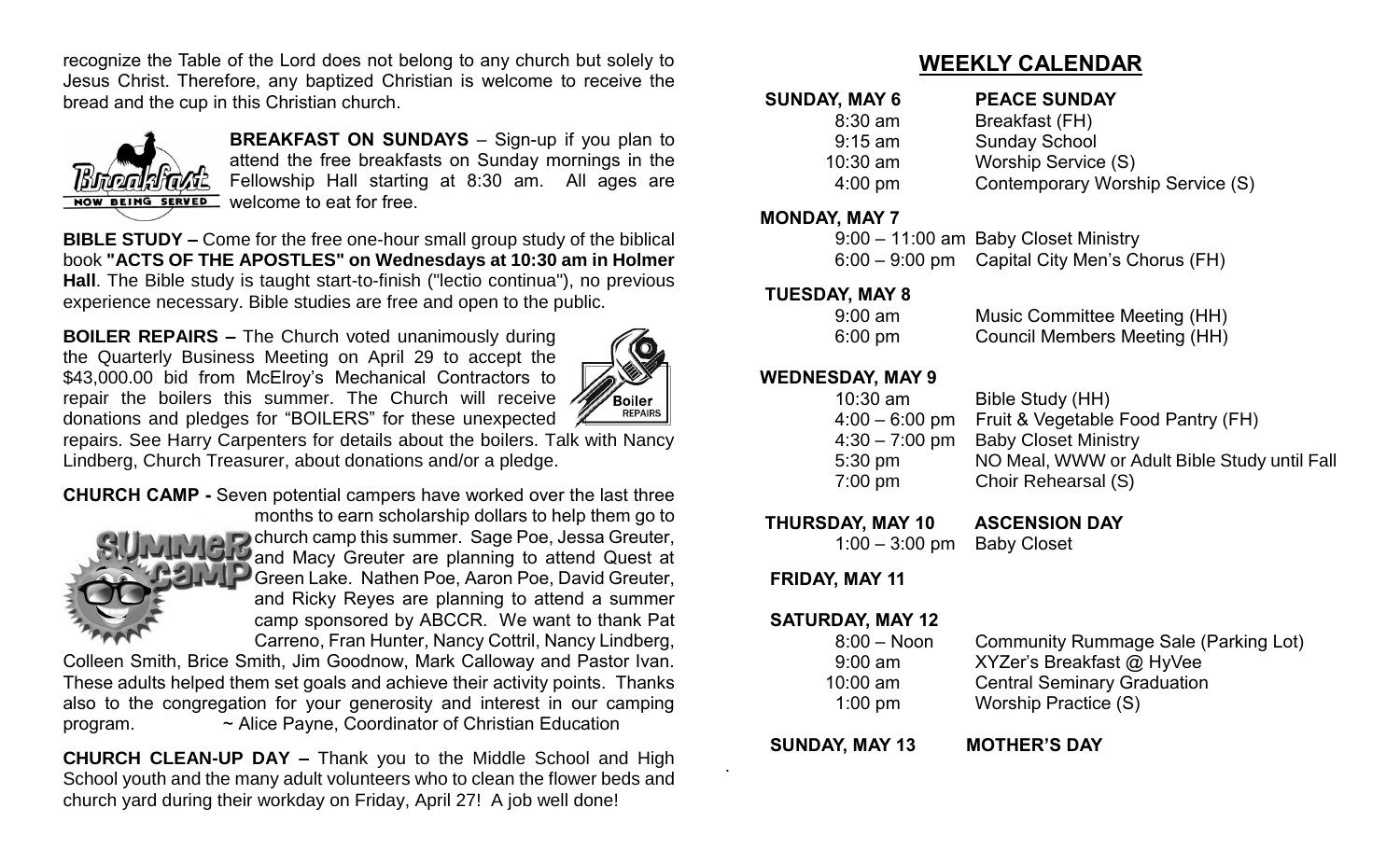# **IN OUR THOUGHTS AND PRAYERS**

Mark Arnold – Healing for health concerns Mark Calloway – Healing for health concerns Al Carpenter – Healing for health concerns Harry and Pat Carpenter – Healing for health concerns Esther Carrier – Healing for health concerns Shirley Dell – Healing for health concerns

Judy Longstaff – Healing for health concerns

Hilda Lundgren – Healing for health concerns

Nancy May – Healing for health concerns

Marie Merrifield – Healing for health concerns

- Rogene Moody Healing for health concerns Don Morris – Healing for health concerns
- 
- Janet Nyfeler Healing for health concerns

Ken Paslay – Healing for health concerns

Edward Perkins – Healing for health concerns (KU Medical Center)

Becky Poe – Healing for health concerns

Bob Roesler – Interim Minister at FBC of Topeka, starting Feb. 1, 2018 Jill Roesler – Healing for health concerns

Keith Springer – Healing for health concerns (Marianne Spano's brother) Lola Zab – Healing for health concerns (Marianne Spano's sister) **HOMEBOUND:**

\*June Cunningham – Healing for health concerns (Brewster Place) \*Helen Farrar – Healing for health concerns (Plaza West Care Center)

\*Gerald Haney – Healing for health concerns

\*Russ Hunter – Healing for health concerns

\*Mary Lou Johnson – Healing for health concerns (Aldersgate)

\*Alice Kieffer – Healing for health concerns

\*Karen Kirby – Healing for health concerns

\*Reginald Kirby – Healing for health concerns

\*Etta Landis – Healing for health concerns (Legend at Capital Ridge)

\*Madeleine Martinson – Healing for health concerns (Fleming Place)

\*Mae Martin – Healing for health concerns (Plaza West Care Center)

\*Theo Penny – Healing for health concerns (Lawrence)

\*Juanita Plankinton – Healing for health concerns

\*Hazel Smith-Tindall – Healing for health concerns

**HEARTLAND TRAVELING DAY CAMP** –Potwin Presbyterian and West Side Baptist Church are once again partnering to host Heartland Traveling Day Camp. It will be held **Monday, June 11 thru Friday, June 15** at West Side Baptist. Children who have completed Kindergarten through 6th grade may attend. There is **no cost,** but a



registration form must be completed by May 20. Space is limited, so register soon. Parents may register their child online at

[https://www.heartlandcamps.org/traveling-day-camps.](https://www.heartlandcamps.org/traveling-day-camps) We would love to have your kids be a part of this wonderful experience!  $\sim$  Alice Payne

**FRUIT & VEGETABLE FOOD PANTRY –** Free bread, fruits, and vegetables on **Wednesdays from 4:00 to 6:00 pm**, while supplies last. No income restrictions. PROGRAM ELIGIBILITY: Households living in Topeka area (zip code 66601-66619). INCOME GUIDELINES: None. **ID REQUIRED:** Client must bring a PHOTO ID AND A PIECE OF US MAIL with client's name and current address for identification. HOUSEHOLDS: One



household per address. All food is available at no cost. West Side does not participate in Client Track. Food Pantry will be held on May 2, 9, 16, and 23. No Food Pantry on May 30 (Memorial Day Holiday).

### **HABITAT FOR HUMANITY –** The Congregation voted unanimously during its



Quarterly Business Meeting on April 29 to partner with Habitat for Humanity in the **"Build on Faith" project at 422 SW Taylor**. A new Habitat house will be built by volunteers this summer. Speak with Don Johnson if you would like to volunteer at the work site, donate your professional skills (e.g., electricians, painters, etc.) or work in our kitchen to help feed volunteers. Donations for

"Habitat House" will be received for the new house in our neighborhood.

**MUSIC COMMITTEE –** The Music Committee (Choir Director, Organist, and Pastor) has its weekly meeting to select hymns, songs, and spirituals for worship services on **Tuesdays at 9:00 am in Holmer Hall.** All are welcome!